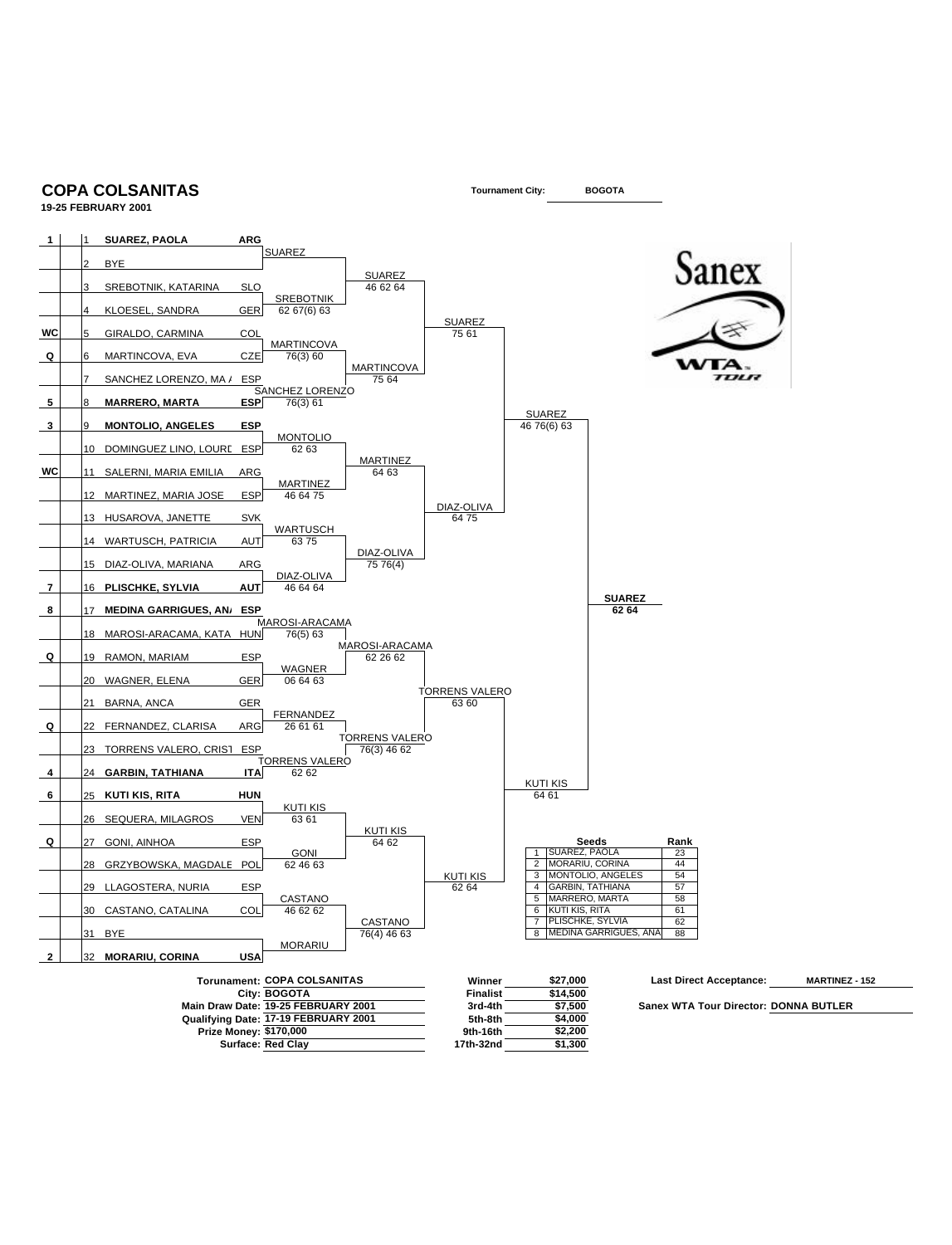

| Last Direct Acceptance: N/R                  | <b>Tournament: COPA COLSANITAS</b>   | Winner          |       |
|----------------------------------------------|--------------------------------------|-----------------|-------|
|                                              | City: BOGOTA                         | <b>Finalist</b> |       |
|                                              | Main Draw Date: 19-25 FEBRUARY 2001  | 3rd-4th         |       |
| <b>Sanex WTA Tour Director: DONNA BUTLER</b> | Qualifying Date: 17-19 FEBRUARY 2001 | 5th-8th         | \$650 |
|                                              | <b>Prize Money: \$170,000</b>        | 9th-16th        | \$350 |
|                                              | <b>Surface: Red Clav</b>             | 17th-32nd       | \$200 |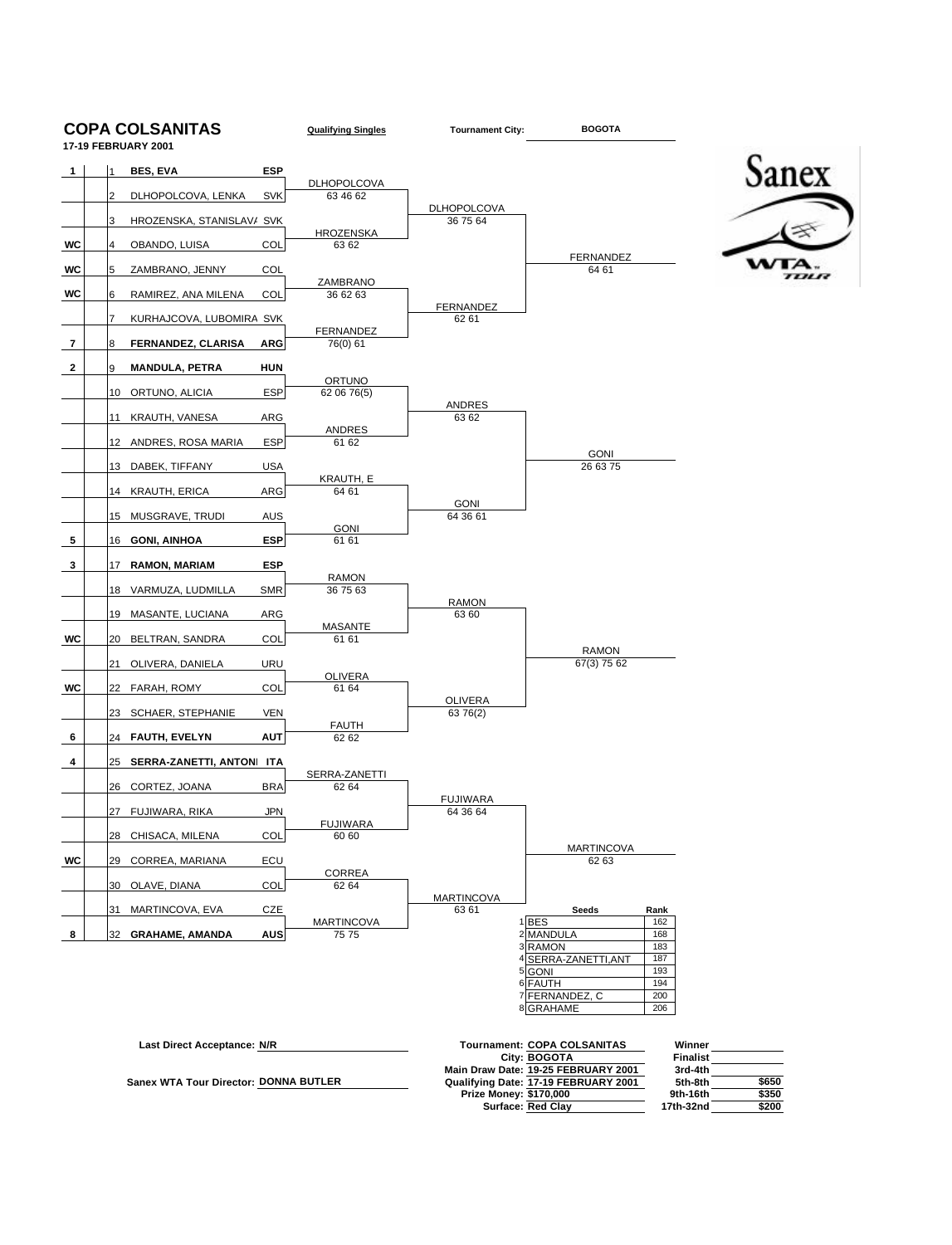**COPA COLSANITAS**

|              |    | MONTALVO, L / SUAREZ, P             | <b>ARG/ARG</b> |                         |                           |                   |   |                         |      |
|--------------|----|-------------------------------------|----------------|-------------------------|---------------------------|-------------------|---|-------------------------|------|
|              |    |                                     |                | MONTALVO / SUAREZ       |                           |                   |   | anex                    |      |
|              |    | GONI, A / LLAGOSTERA, N             | ESP/ESP        | 62 61                   |                           |                   |   |                         |      |
|              |    |                                     |                |                         | MONTALVO / SUAREZ         |                   |   |                         |      |
|              |    | 3 FUJIWARA, R / GRAHAME, A          | JPN/AUS        |                         | 63 62                     |                   |   |                         |      |
|              |    |                                     |                | MARTINCOVA/WAGNER       |                           |                   |   |                         |      |
|              |    | MARTINCOVA, E / WAGNER, E           | CZE/GER        | 75 76(3)                |                           |                   |   |                         |      |
|              |    |                                     |                |                         |                           | MONTALVO / SUAREZ |   | ,,,,,,                  |      |
| 3            |    | PLISCHKE, S / WARTUSCH, P           | AUT/AUT        |                         |                           | 64 26 76(5)       |   |                         |      |
|              |    |                                     |                | SALERNI / SEQUERA       |                           |                   |   |                         |      |
|              |    | 6 SALERNI, M. E / SEQUERA, M        | ARG/VEN        | 36 64 64                |                           |                   |   |                         |      |
|              |    |                                     |                |                         | SALERNI / SEQUERA         |                   |   |                         |      |
| Q            |    | KRAUTH, E / KRAUTH, V               | ARG/ARG        |                         | 63 63                     |                   |   |                         |      |
|              |    |                                     |                | CORTEZ / FERNANDEZ      |                           |                   |   |                         |      |
|              | 8  | CORTEZ, J / FERNANDEZ, C            | <b>BRA/ARG</b> | 61 61                   |                           |                   |   | <b>GARBIN/HUSAROVA</b>  |      |
|              | Ι9 | DOMINGUEZ LINO, L / MARTINEZ, M. J  | ESP/ESP        |                         |                           |                   |   | 64 26 64                |      |
|              |    |                                     |                | DOMINGUEZ LINO/MARTINEZ |                           |                   |   |                         |      |
|              |    | 10 BES, E / DIAZ-OLIVA, M           | ESP/ARG        | 64 63                   |                           |                   |   |                         |      |
|              |    |                                     |                |                         | DOMINGUEZ LINO / MARTINEZ |                   |   |                         |      |
| <b>WC</b>    |    | 11 CASTANO, C / GIRALDO, C          | COL/COL        |                         | 60 61                     |                   |   |                         |      |
|              |    |                                     |                | CASTANO / GIRALDO       |                           |                   |   |                         |      |
| 4            |    | 12 ANDRES, R. M / TORRENS VALERO, C | <b>ESP/ESP</b> | 64 46 76(4)             |                           |                   |   |                         |      |
|              |    |                                     |                |                         |                           | GARBIN / HUSAROVA |   |                         |      |
|              |    | 13 RAMON, M / SERRA-ZANETTI, ANT    | ESP/ITA        |                         |                           | 6360              |   |                         |      |
|              |    |                                     |                | RAMON/SERRA-ZANETTI     |                           |                   |   | <b>Seeds</b>            | Rank |
|              |    | 14 MUSGRAVE, T / ORTUNO, A          | AUS/ESP        | 64 57 63                |                           |                   |   | MONTALVO / SUAREZ       | 36   |
|              |    |                                     |                |                         | GARBIN / HUSAROVA         |                   |   | 2 GARBIN / HUSAROVA     | 88   |
|              |    | 15 MANDULA, P / MAROSI-ARACAMA, K   | HUN/HUN        |                         | 64 61                     |                   | 3 | PLISCHKE / WARTUSCH     | 171  |
|              |    |                                     |                | GARBIN / HUSAROVA       |                           |                   |   | ANDRES / TORRENS VALERO | 181  |
| $\mathbf{2}$ |    | 16 GARBIN, T/HUSAROVA, J            | <b>ITA/SVK</b> | 64 62                   |                           |                   |   |                         |      |

**Last Direct Acceptance: GONI / LLAGOSTERA - 427**

**Sanex WTA Tour Director: DONNA BUTLER**

| <b>Torunament: COPA COLSANITAS</b>   | Winner:     |
|--------------------------------------|-------------|
| City: BOGOTA                         | Finalist:   |
| Main Draw Date: 19-25 FEBRUARY 2001  | $3rd-4th$ : |
| Qualifying Date: 17-19 FEBRUARY 2001 | 5th-8th:    |
| <b>Prize Money: \$170,000</b>        | 9th-16th:   |
| <b>Surface: Red Clay</b>             |             |

| Winner:     |  |
|-------------|--|
| Finalist:   |  |
| $3rd-4th$ : |  |
| 5th-8th:    |  |
| 9th-16th:   |  |